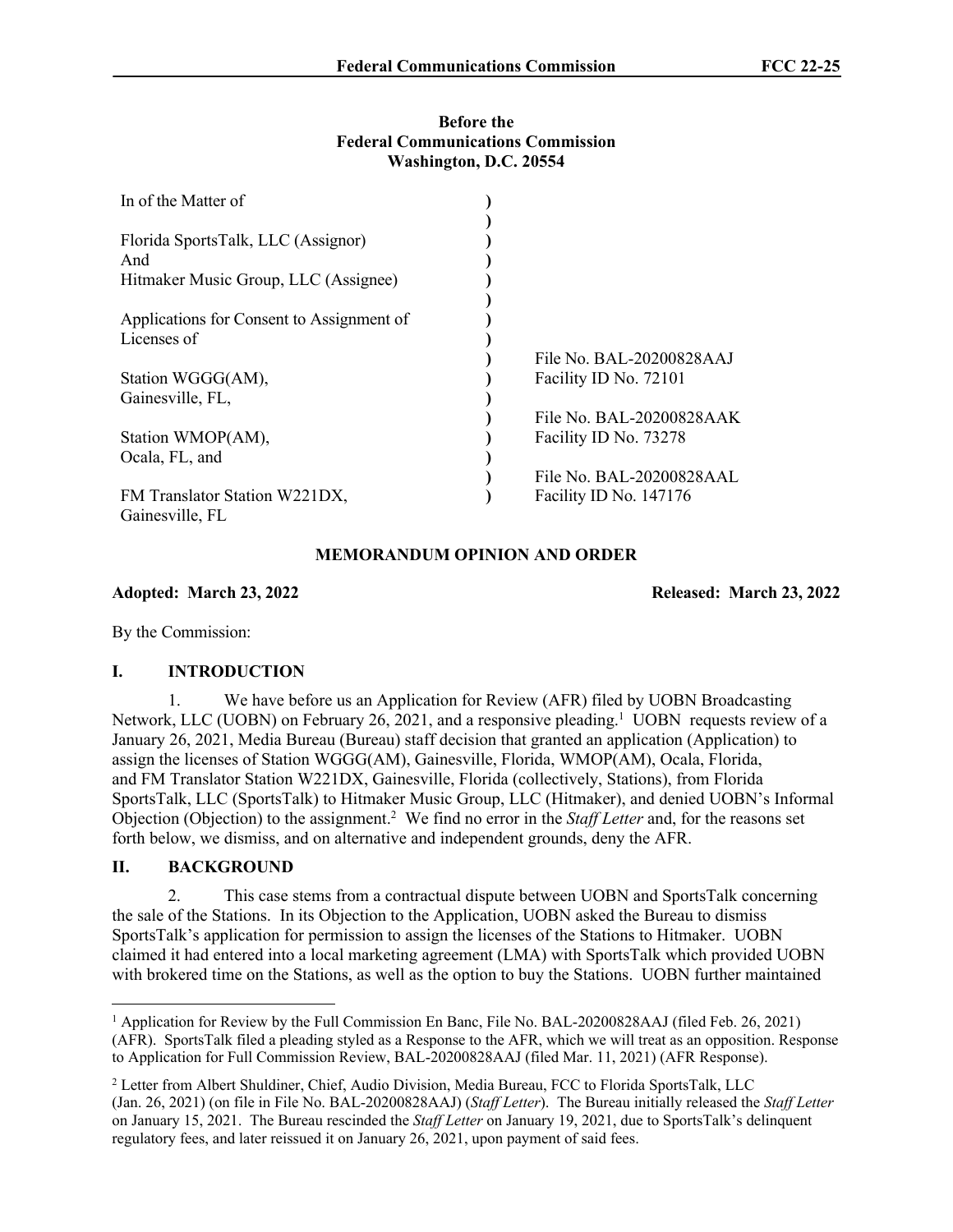SportsTalk engaged in racial discrimination against UOBN by selling the Stations to Hitmaker instead of UOBN. It did not challenge Hitmaker's qualifications to become the licensee of the Stations. In its Opposition to the Objection, SportsTalk asserted that although the parties had exchanged proposals concerning a possible LMA and sale of the Stations, there was no executed contract between SportsTalk and UOBN. SportsTalk went on to explain that its decision to sell the Stations to Hitmaker was a business decision based on financial need and that UOBN failed to pursue discussions about entering into an agreement to broker and acquire the Stations.<sup>3</sup> In its Reply, UOBN reiterated its claims.<sup>4</sup>

3. The *Staff Letter* denied UOBN's Objection and granted the assignment application, finding that UOBN had failed to provide sufficient justification to deny or defer consideration of the assignment application.<sup>5</sup> Specifically, the *Staff Letter* found that (1) the matter is rooted in a private contractual dispute that falls within the purview of a court of competent jurisdiction and not the Commission and (2) UOBN's claim of racial discrimination is unsupported.<sup>6</sup>

4. In its AFR, UOBN bases its claim on "U.S. civil rights laws that prohibit business practices involving disparate treatment of those persons belonging to protected classes under Title VII of the equal employment laws."<sup>7</sup> UOBN's primary contention is that the Bureau failed to conduct an inquiry into whether SportsTalk's actions had such a disparate impact on UOBN.<sup>8</sup> UOBN also maintains that the *Staff Letter* is inconsistent with *Metro Broadcasting*, *Adarand*, and *Lutheran Church*.<sup>9</sup> UOBN argues that, pursuant to *Metro Broadcasting*, the FCC has a "compelling interest in promoting diversity in the broadcasting industry."10 UOBN states that while *Adarand* and *Lutheran Church* "overturned the analysis upheld in *Metro Broadcasting*" and employed a strict scrutiny standard for race-based regulations, *Adarand* and *Lutheran Church* did not overturn *Metro Broadcasting*'s "recognition of a government interest in 'diverse' programming."11 UOBN argues that these cases do not "preclude the FCC from promoting diversity of broadcasting or diversity of ownership"12 nor do they "preclude the FCC from promoting policies that favor diversity."<sup>13</sup> UOBN similarly contends that section 309 of the Communications Act of 1934, as amended (Act), permits the Bureau to "give preferences to applicants where the granting of a license would result in media diversification."<sup>14</sup> Accordingly, UOBN states that the *Staff Letter* was decided "arbitrarily and in a biased manner."<sup>15</sup>

<sup>5</sup> *Staff Letter* at 3-5 (explaining that UOBN failed to make a *prima facie* case that the transaction is tainted by discrimination, thus finding that the case involves a private controversy rather than a public interest matter).

6 *Id*. at 4.

7 AFR at 3.

8 AFR at 3. UOBN asserts that, even absent any discriminatory intent, SportsTalk's business practices are illegal under Title VII based upon a disparate impact standard.

9 *Id*. at 4-5 (citing *Metro Broadcasting, Inc. v. FCC*, 497 U.S. 547 (1990) (*Metro Broadcasting*), *overruled in part by Adarand Constructors, Inc. v. Pena*, 515 U.S. 200 (1995) (*Adarand*); *Lutheran Church-Missouri Synod v. FCC*, 141 F.3d 344 (D.C. Cir. 1998) (*Lutheran Church*).

<sup>10</sup> *Id*. at 5.

<sup>11</sup> *Id*. at 4-5.

<sup>12</sup> *Id*. at 4.

<sup>13</sup> *Id*. at 5.

<sup>14</sup> *Id*. at 5-6; *see also* 47 U.S.C. § 309(j).

<sup>15</sup> AFR at 1. In the AFR, UOBN also states that it "will show" that the *Staff Letter* involves "the application of precedent that should be overturned or revised" pursuant to *Melody Music v. FCC*. AFR at 2. UOBN, however, does not present any facts or arguments associated with this allegation, and we, therefore, do not address it herein.

<sup>&</sup>lt;sup>3</sup> Opposition, File No. BAL-20200828AAJ (filed Oct. 14, 2020).

<sup>4</sup> Reply, File No. BAL-20200828AAJ (filed Oct. 27, 2020).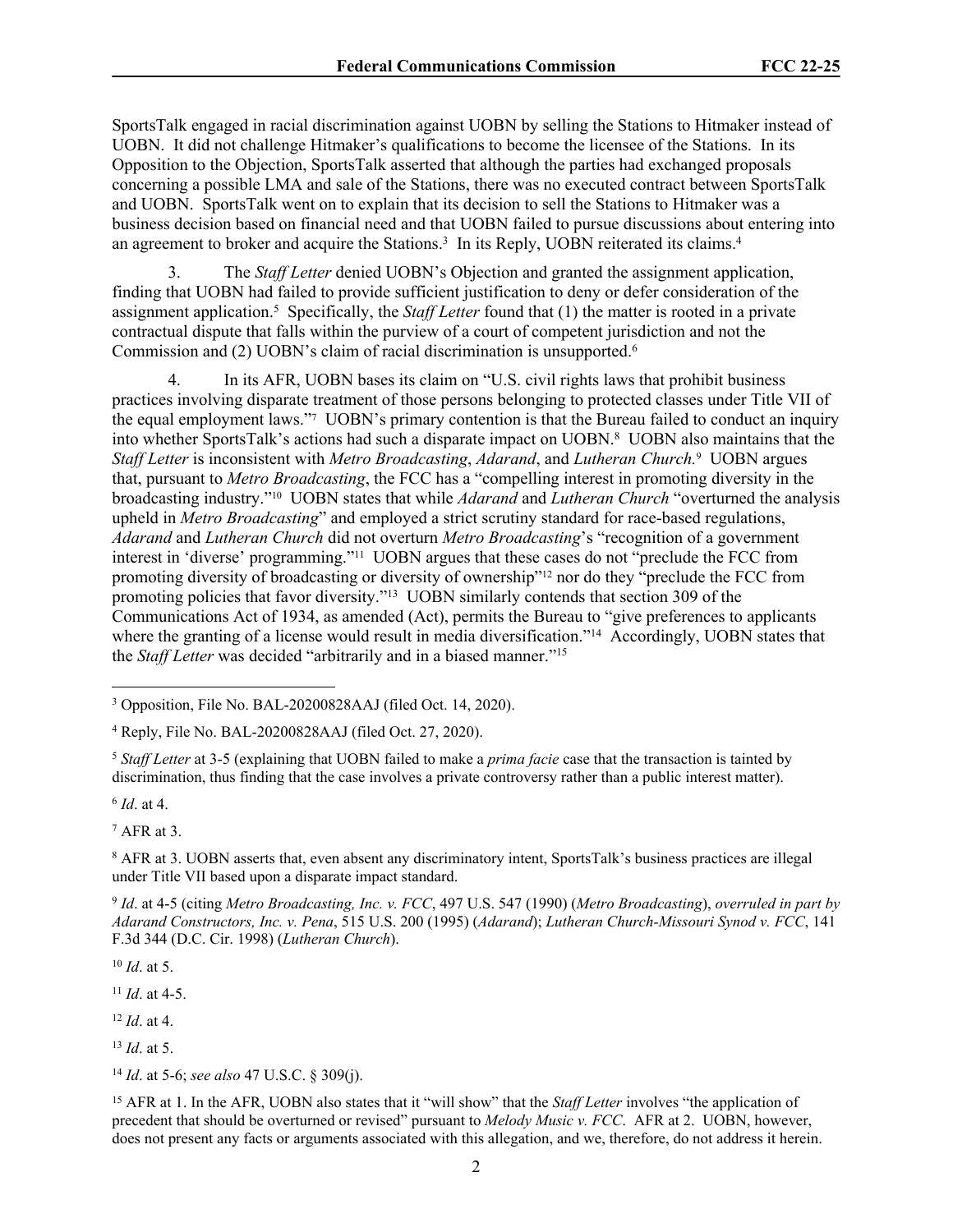5. In its AFR Response, SportsTalk continues to deny that it had any contractual obligation to UOBN, and reiterates its assertion that the current matter involves a private contractual dispute and that "the correct forum is a local court in the venue with jurisdiction to resolve local issues on contractual matters, not the FCC."<sup>16</sup> The AFR Response further notes that, as of its date of filing, UOBN had not initiated a proceeding in civil court.<sup>17</sup>

# **III. DISCUSSION**

6. *Procedural*. We dismiss the AFR on procedural grounds. Specifically, we find that each of the claims contained in UOBN's AFR was not previously presented to the Bureau. Section 1.115(c) of the Commission's rules (Rules) explicitly prohibits parties from raising new arguments on review.<sup>18</sup> Accordingly, we dismiss UOBN's new arguments as procedurally barred.

7. *Substantive*. As an alternative and independent basis for our decision, we deny UOBN's arguments on the merits. At the outset, we reiterate our long-standing policy that "discrimination simply has no place" in the broadcast industry,<sup>19</sup> and, accordingly, we take claims of discrimination in broadcasting seriously. Section 73.2090 of the Rules, explicitly prohibits any person or entity from engaging in discrimination on the basis of race, color, religion, national origin or sex in the sale of commercially operated AM, FM, TV, Class A TV or international broadcast stations.<sup>20</sup> In the context of an assignment of license or transfer of control application, section 73.2090 means that approval of any commercial broadcast transaction tainted by any type of discrimination within the ambit of the rule would be inconsistent with the public interest pursuant to section  $310(d)$  of the Act.<sup>21</sup> An objector, such as UOBN, however, must make a *prima facie* case that the transaction is tainted by such discrimination.<sup>22</sup> The Bureau found, in this instance, that UOBN had failed to do so, a decision UOBN does not challenge.

8. We also find UOBN's reliance on "Title VII of the equal employment laws" and the disparate impact provisions contained therein is misplaced.23 Title VII prohibits employment discrimination based on race, color, religion, sex and national origin.<sup>24</sup> Specifically, Title VII protects employees from discrimination from their employers. The instant case does not involve any discriminatory practices occurring within an employer/employee relationship. We therefore deny UOBN's request that we conduct an inquiry into whether SportsTalk's actions had a disparate impact on

<sup>16</sup> AFR Response at 2.

<sup>&</sup>lt;sup>17</sup> *Id.* UOBN did not file a Reply to the AFR Response.

<sup>&</sup>lt;sup>18</sup> *See* 47 C.F.R. § 1.115(c). While UOBN quoted Section 309(i) in its Informal Objection, it made no attempt to argue in the Informal Objection why that provision would support the relief it requested. Informal Objection, File No. BAL-20200828AAJ (filed Sept. 29, 2020), at 6.

<sup>19</sup> *Promoting Diversification of Ownership in Broad. Servs.*, Report and Order and Third Further Notice of Proposed Rulemaking, 23 FCC Rcd 5922, 5939, para. 41 (2008) (*Diversity Order*).

<sup>20</sup> 47 CFR § 73.2090. To promote compliance with this rule, the Commission revised FCC Form 314 (Application for Consent to Assignment of Broadcast Station Construction Permit or License) and FCC Form 315 (Application for Consent to Transfer Control of Entity Holding Broadcast Station Construction Permit or License) to require assignors and transferors to certify compliance with this rule. *See Diversity Order*, 5922 at 5940, para. 42. In the Application, SportsTalk certified compliance with this rule. Application at Section II, Question 10.

<sup>21</sup> *Mr. William Johnson*, Letter Order, 27 FCC Rcd 1471 (MB 2012).

<sup>22</sup> *See* 47 U.S.C. § 309(d).

<sup>23</sup> AFR at 3.

<sup>24</sup> 42 U.S.C. § 2000e *et seq*.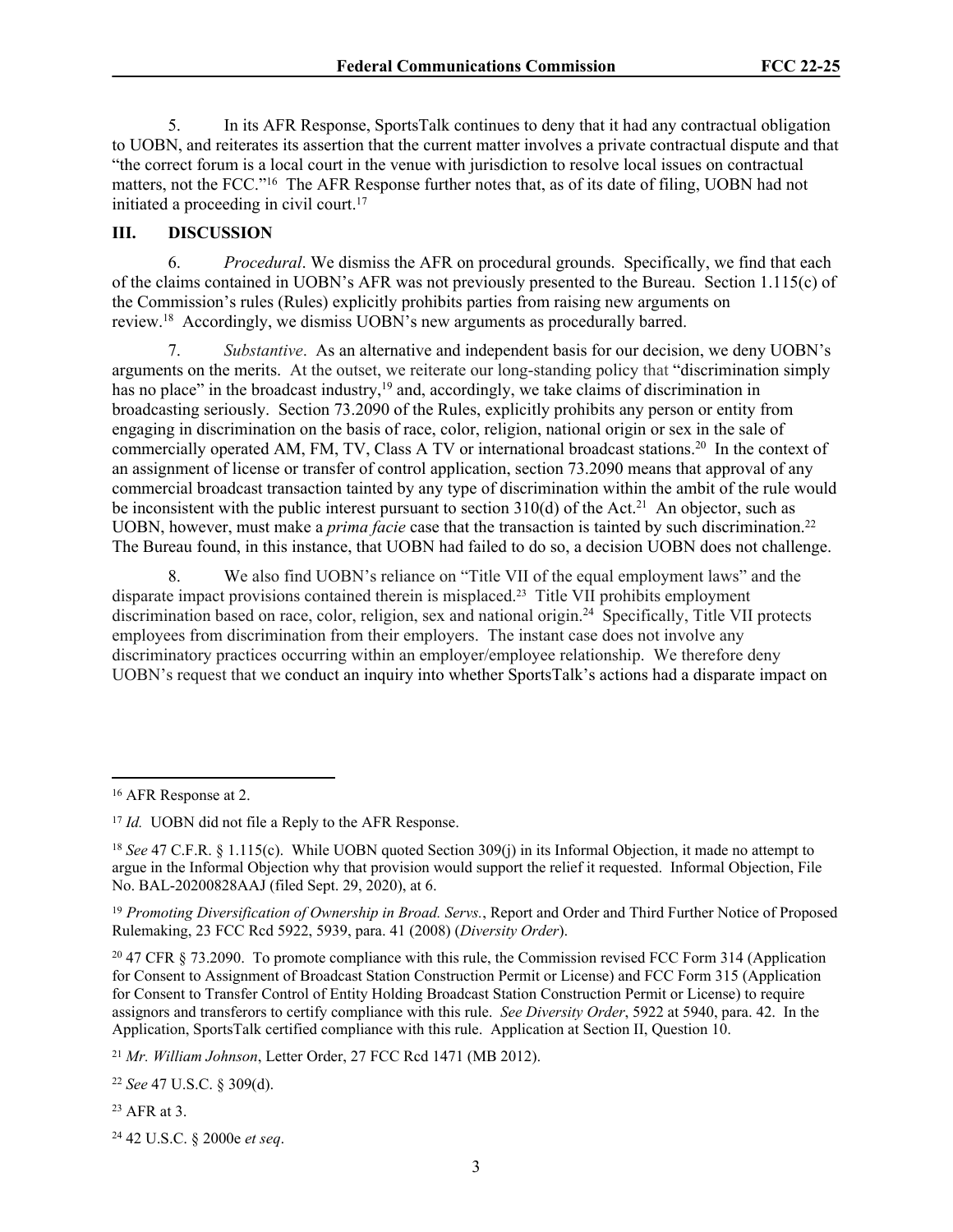UOBN. In any event, we note that the appropriate venue for a Title VII claim is not the Commission but rather the Equal Employment Opportunity Commission and a federal court of competent jurisdiction.<sup>25</sup>

9. We similarly reject UOBN's contention that the *Staff Letter* is inconsistent with *Metro Broadcasting, Adarand*, and *Lutheran Church*. <sup>26</sup> We find UOBN's reliance on these judicial decisions to be misplaced because none of the decisions dealt with the matter at hand—allegations of racial discrimination in a private contractual dispute. Based on the record before us and UOBN's failure to challenge the Bureau's finding that UOBN did not establish a *prima facie* case of a violation of Section 73.2090,27 we agree with the *Staff Letter*'s determination that this case involves a private contractual dispute that is inappropriate for Commission resolution.28 Accordingly, we reject UOBN's claim.

10. Finally, we reject UOBN's allegation that the Commission failed to act in accordance with section 309 of the Act.<sup>29</sup> UOBN posits that the Bureau should have favored UOBN because, it states, there are no commercial radio stations in the Gainesville-Ocala Florida markets that are African-American owned.<sup>30</sup> Section 309(j), *inter alia*, directs the Commission to prescribe regulations pertaining to a competitive bidding system that (1) specify "area designations and bandwidth assignments that promote . . . economic opportunity for a wide variety of applicants, including . . . businesses owned by members of minority groups"; and (2) "ensure that . . . businesses owned by members of minority groups . . . are given the opportunity to participate in the provision of spectrum-based services."<sup>31</sup> However, section 309(j) is inapplicable to the instant case as it does not involve mutually exclusive applications for an initial construction permit or license for which the Commission must grant an application through an auction or competitive bidding process.32 Rather, this case involves the assignment of existing authorizations to which section 309(j) does not apply. Indeed, in acting on such assignment applications, "the Commission may not consider whether the public interest, convenience, and necessity might be served by [such] assignment . . . to a person other than the proposed . . . assignee."<sup>33</sup> In addition, as the *Staff Letter* correctly noted, the Commission does not intervene in matters involving the interpretation and enforcement of contracts for the sale of broadcast stations in the absence of a *prima* 

<sup>29</sup> AFR at 5-6; 47 U.S.C. § 309.

<sup>30</sup> *See* AFR at 6.

 $32$  47 U.S.C. § 309(j)(1).

33 47 U.S.C. § 310(d).

<sup>25</sup> U.S. Equal Employment Opportunity Commission, *Filing a Lawsuit*,<https://www.eeoc.gov/filing-lawsuit>(last visited Dec. 20, 2021) ("To file a Title VII lawsuit in court, you must have filed a charge with EEOC and received a Notice of Right to Sue."). UOBN has not identified any other "U.S. civil rights laws" that would apply here.

<sup>&</sup>lt;sup>26</sup> The Commission's interest in promoting broadcast diversity is not disputed in the record here. UOBN's primary point is that our public policy interest in promoting diversity in broadcasting recognized in *Metro Broadcasting* was not overturned by *Adarand* and *Lutheran Church.* AFR at 5.

<sup>27</sup> *Staff Letter* at 4-5 (finding UOBN failed to make a *prima facie* case of discrimination to support a violation of 47 CFR § 73.2090).

<sup>28</sup> *See Stockholders of Renaissance Comm. Corp*., Memorandum Opinion and Order, 12 FCC Rcd 11866, 11869 (1997) (Commission is not the proper forum for the adjudication of private contractual disputes).

<sup>31</sup> 47 U.S.C. § 309(j)(4)(C)-(D). *See also* 47 U.S.C. § 309(j)(3)(B) ("In identifying classes of licenses and permits to be issued by competitive bidding, in specifying eligibility and other characteristics of such licenses and permits, and in designing the methodologies for use under this subsection, the Commission . . . shall seek to promote . . . the following objectives:  $\dots$  (B)  $\dots$  ensuring that new and innovative technologies are readily accessible to the American people . . . by disseminating licenses among a wide variety of applicants, including . . . businesses owned by members of minority groups and women").